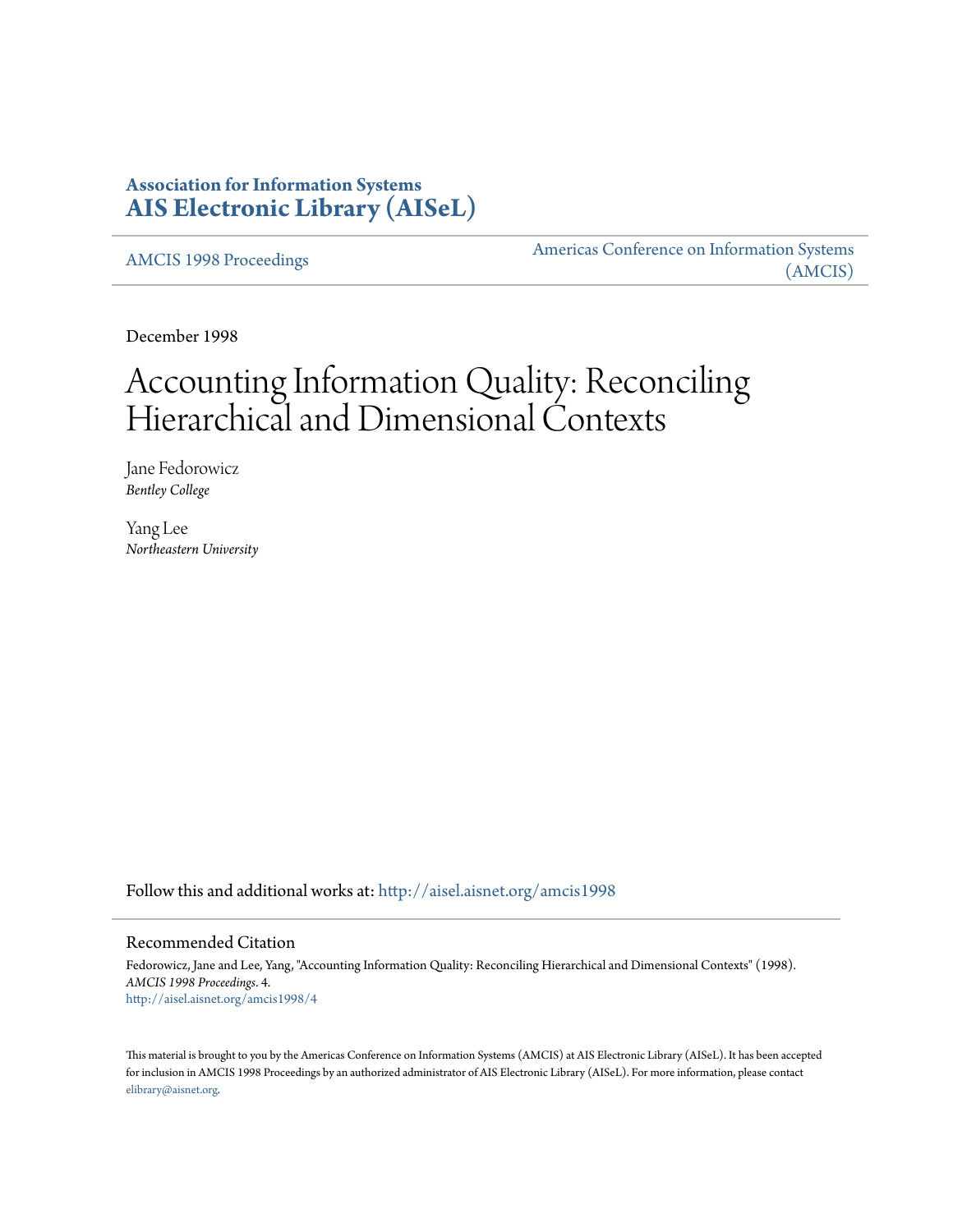# **Accounting Information Quality: Reconciling Hierarchical and Dimensional Contexts**

## **Jane Fedorowicz**

Department of Accountancy Bentley College

## **Yang W. Lee** College of Business Administration Northeastern University

#### **Introduction**

Information Quality (IQ) is an emerging area of research that crosses many disciplines. It is particularly critical within Management Information Systems (MIS) as it governs the design of systems as well as production and use of the information in the systems (Ballou, 1998; Wang et al., 1998; Lee, 1996; Wang & Strong, 1996).

Providing and assuring quality information has been the primary objective of accounting since the inception of the field. With the advent of Accounting Information Systems (AIS), the traditional focus on the input and recording of data needs to be offset with a recognition that the systems themselves may affect the quality of information.

This paper examines and reconciles the defining dimensions of information quality in these two areas. The IQ literature can inform accountants of systems issues that may be missing from the hierarchy of information qualities published by the Financial Accounting Standards Board (FASB), which is the basis of much accounting practice. In addition, IQ researchers and practitioners can learn from the tools and approaches developed by accountants. Many frameworks, rules and laws exist governing IQ issues as they apply to the accountant's role in providing, controlling, auditing and interpreting accounting data.

### **Reconciling the IQ Hierarchy with the IQ Dimensions**

Accountants frequently reference a hierarchy of information qualities originally published by FASB (FASB, 1980). Dimensions of the hierarchy, reproduced in Figure 1, are described in Table 1. Definitions are derived from Gelinas and Oram (1996) and Pincus (1997). IQ researchers have independently developed and tested a set of dimensions that parallel this hierarchy (Wang and Strong, 1996). The Wang-Strong dimensions are included as Table 2.

It is obvious that there is considerable overlap in these two approaches. The overlap confirms the robustness of the underlying concepts, especially as they were developed from different perspectives and for different purposes. The accounting hierarchy is intended to guide professionals in assessing the overall quality of the information collection, reporting and control processes for business financial and nonfinancial data. The Wang-Strong dimensions guide IS professionals in the delivery of quality information to information consumers, incorporating information technology in the production, storage and use of information.

More interesting are the differences between the two approaches. First, there are several aspects of the FASB hierarchy which are missing from the Wang-Strong presentation. Materiality, an underlying principal of accounting record keeping, provides a minimum threshold over which data is considered to be important enough for inclusion in collected or reported data. Cost-benefit identifies the upper threshold, wherein the information, while material, is not considered to be worth the effort of obtaining it. The Wang-Strong dimensions seem to presume that cost is not a relevant characteristic of information.

Validity and verifiability are also important to accountants, as they are charged with assuring that reported information fairly represent the economic, operational activity of an examined company. The Wang-Strong view assumes that underlying data is genuine and can be authenticated outside of the IQ assessment process.

The Wang-Strong dimensions include a contextual perspective that FASB does not, except as a characteristic of the decision maker, the user of the information. The dimensions of believability and reputation apply to how the user perceives the information. Up until now, accountants have been primarily concerned with providing quality information, and less about how it would be interpreted. With easy access to shared, public data, accountants should also begin to examine the range of contexts in which the information will be used.

Information technology complicates the study of IQ by increasing the amount of data that can be reasonably stored, increasing the number of access points to information and eliminating physical records of or easily readable formats for inputting and updating data. The Wang-Strong dimensions incorporates characteristics of systems that can have a direct impact on IQ, including Amount of Data, and Access to the information. A third dimension, Access Security, while not an explicit element of the FASB hierarchy, is a major component of tools and frameworks used to control information quality, such as COBIT, the Control Objectives for Information Technology (ISACA, 1996). As the accounting profession expands its offerings into various areas of assurance services, it is important to focus on the qualitative implications of the systems in which the information resides.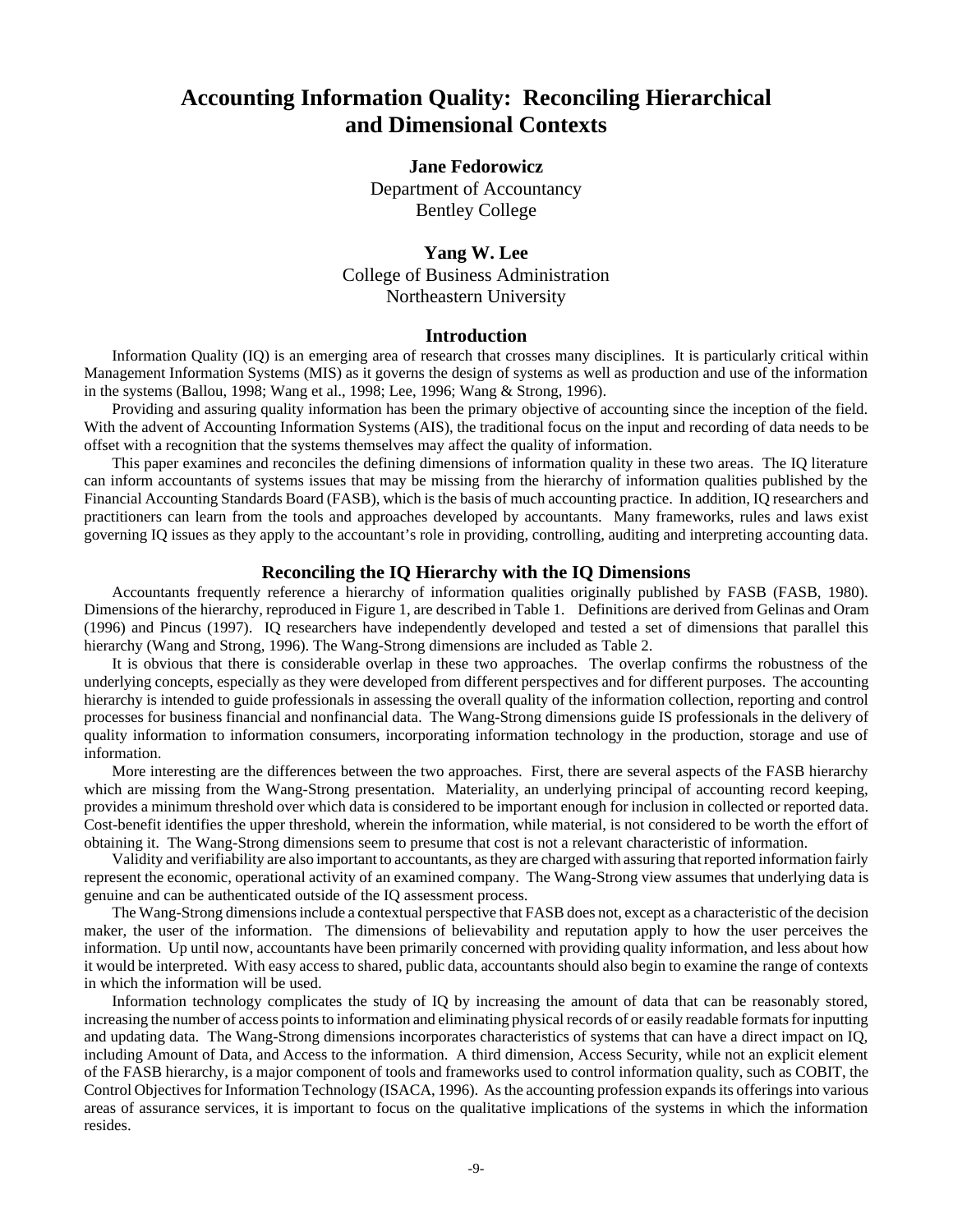Two other dimensions common to the two approaches are worth mentioning as their use may differ in each perspective. The first of these is Comparability/Consistency. Accountants view information *consistency* as a concern both "across" time as well as "within" a particular time period (or set of data). Information must be *comparable* across records in a database, as well as with historical records. This dual view of consistency enables trend analysis and forecasts to be made, both of which are key activities of users of accounting information. The Wang-Strong view of Consistency is broader, and encompasses both of these.

The other interesting common dimension is Completeness. The FASB hierarchy is careful to distinguish between occasions when fields are missing from a record (considered to be an error in the record and therefore an instance of lack of Accuracy), and instances where a record is itself missing from a set, here illustrating a lack of Completeness. The Wang-Strong model includes three types of Completeness, including these two, missing values and missing records, as well as a third, schema completeness, which is a system design issue, and an important area of concern of today's accountant.

#### **Conclusion**

The IQ hierarchy established in accounting reflects traditional practice in an accounting task context. Naturally, the hierarchy explicitly frames accounting context-specific IQ characteristics, such as Materiality and Cost-benefit. The Wang-Strong dimensions are developed from a general information consumers' task context. As such, it encompasses a broader definition that incorporates an information systems context. We have examined (1) the overlapping dimensions, (2) exclusive dimensions, and (3) common dimensions of these two frameworks. We suggest that reconciling the two approaches in defining IQ offers lessons to be learned for both the accounting and IQ areas. IQ assurance will be an increasingly important concern of the accounting profession as the information age overtakes existing business processes. A comprehensive framework for measuring and testing IQ must incorporate the challenges and opportunities posed by IT today and in the future. Our goal is to pursue research to test a set of propositions about accounting IQ against data and cases collected from the field, to update the FASB hierarchy for tomorrow's concerns.

#### *References*

Ballou, D. et al. (1998) Modeling Information Manufacturing Systems to Determine Information Product Quality, Forthcoming, *Management Science*.

Financial Accounting Standards Board (FASB), *Statement of Financial Accounting Concepts 2: Qualitative Characteristics of Accounting Information*, Norwalk, CT, May, 1980, page 15.

Gelinas, U.J., & Oram, A.E., *Accounting Information Systems*, 3rd edition, South-Western, Cincinnati, 1996.

ISACA, *COBIT: Control Objectives For Information and Related Technology*, ISACA Foundation, 1996.

Lee, Y. (1996) "Why 'Know-Why' Knowledge is Useful for Solving Information Quality Problems" in the *Proceedings of the Second AIS Americas Conference*, Phoenix, AZ.

Pincus, K. V., *Core Concepts of Accounting Information, Theme I*, McGraw-Hill, New York, 1997.

Wang, R. Y. & Strong, D. M. (1996). Beyond Accuracy: What Data Quality Means to Data Consumers. *Journal of Management Information Systems* (JMIS), 12(4), pp. 5-34.

Wang, R. et al. (1998) "Manage Your Information as a Product: The Keystone of Quality Information" *Sloan Management Review*, 1998.

| <b>Elements</b>                      | <b>Definitions</b>                                                                                                  |
|--------------------------------------|---------------------------------------------------------------------------------------------------------------------|
| <b>Costs vs. Benefits</b>            | Overall constraint on the amount of information a decision maker will get.                                          |
| Understandability                    | Familiar form and/or presentation; makes sense to user                                                              |
| <b>Reliability</b>                   | Comprised of Representational Faithfulness, Neutrality, and Verifiability                                           |
| <b>Representational Faithfulness</b> | Ability to count on information being what its purported to be                                                      |
| Accuracy                             | Correspondence between the information and the events or objects that the information represents                    |
| <b>Completeness</b>                  | Degree to which information includes data about every relevant object or event                                      |
| <b>Validity</b>                      | Information describes actual events or actual objects                                                               |
| <b>Neutrality</b>                    | Reasonably free from error                                                                                          |
| <b>Verifiability</b>                 | Can be independently derived from the same underlying data                                                          |
| <b>Relevance</b>                     | Comprised of Timeliness, Predictive Value and Feedback Value                                                        |
| <b>Timeliness</b>                    | Availability prior to point of need                                                                                 |
| <b>Predictive Value</b>              | Information that can help to predict the future                                                                     |
| <b>Feedback Value</b>                | Confirms (or disconfirms) user's expectations                                                                       |
| <b>Comparability</b>                 | Can be compared to a benchmark                                                                                      |
| <b>Materiality</b>                   | Threshold below which even relevant, reliable information isn't likely to make a difference in a<br>user's decision |

**Table 1. Definitions of FASB Hierarchy Elements**